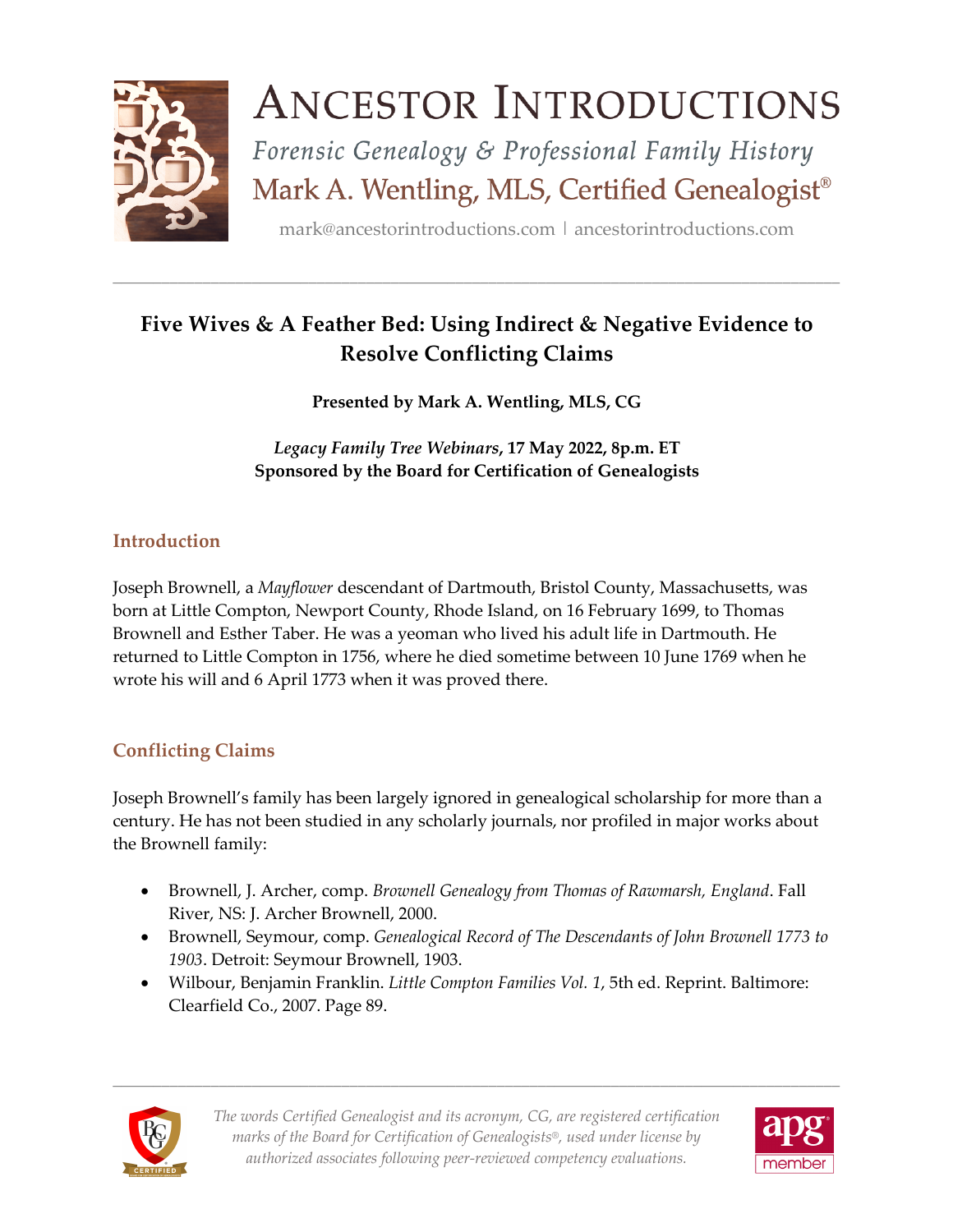Two notable exceptions are Ralph V. Wood's five-generation study of the descendants of *Mayflower* passenger Francis Cooke (Joseph's ancestor), also known to *Mayflower* researchers as one of the "silver books," and Frank J. Doherty's expansive work on settlers of the Beekman Patent in Dutchess County, New York. Both authors give starkly different accounts of Joseph's family. A third source, the *Brownell Chronicle* family newsletter, gives an account that incorporates claims by both Wood and Doherty, with additional variations of its own:

| Ralph V. Wood, Francis Cooke     |                               |                                       |
|----------------------------------|-------------------------------|---------------------------------------|
| of the Mayflower: The First Five | Frank J. Doherty, Settlers of |                                       |
| Generations, a.k.a. "Silver      | the Beekman Patent, Dutchess  | <i>Brownell Chronicle</i> newsletter: |
| $book''$ :                       | County, New York:             |                                       |
|                                  |                               |                                       |
| <b>Joseph Brownell</b>           | <b>Joseph Brownell</b>        | <b>Joseph Brownell</b>                |
| m.1. unidentified daughter of    | m. Leah Lawton                | m.1. unidentified daughter of         |
| Peleg Tripp                      | "At least three"              | Peleg Tripp                           |
| Four children: Sarah,            | children," of whom            | m.2. Leah Lawton                      |
| Robert, Jeremiah and             | only son <b>Joseph's</b>      | Only certain child:                   |
| Peleg                            | name is known, by             | Joseph Brownell m.                    |
| m.2. Experience Gifford          | "tradition" <sup>2</sup>      | <b>Ruth Butts</b>                     |
| Four children: Joseph,           |                               | m.3. Hannah Bowditch                  |
| Stephen, Mary and                |                               | m.4. Anne Hicks                       |
| ${\bf H}$ annah $1$              |                               | m.5. Experience Gifford <sup>3</sup>  |
|                                  |                               |                                       |

These conflicting claims raise significant questions about the makeup of Joseph Brownell's family:

…Did he have one, two or five wives?

…Did he have one, three or eight children?

…To which wife, or wives, were his children born?

Reasonably exhaustive research and standards-based evaluation of indirect and negative evidence found in Quaker meeting records, and vital, land and probate records reveals the answers.

<sup>1</sup> Ralph V. Wood, Jr., *Francis Cooke of the Mayflower: The First Five Generations,* rev. ed. (Rockport, Me.: Picton Press, 1999), 365-366.

<sup>2</sup> Frank J. Doherty, *Settlers of the Beekman Patent, Dutchess County, New York: An Historical and Genealogical Study of All the 18th Century Settlers in the Patent, Volume II* (Pleasant Valley, N.Y.: Frank J. Doherty, 1993), 800-801, 803-804.

<sup>3</sup> "The Fourth Generation: William Brownell's Grandchildren," *The Brownell Chronicle: The Lives and Times of the Brownell Family* 3 (July 1996): 6.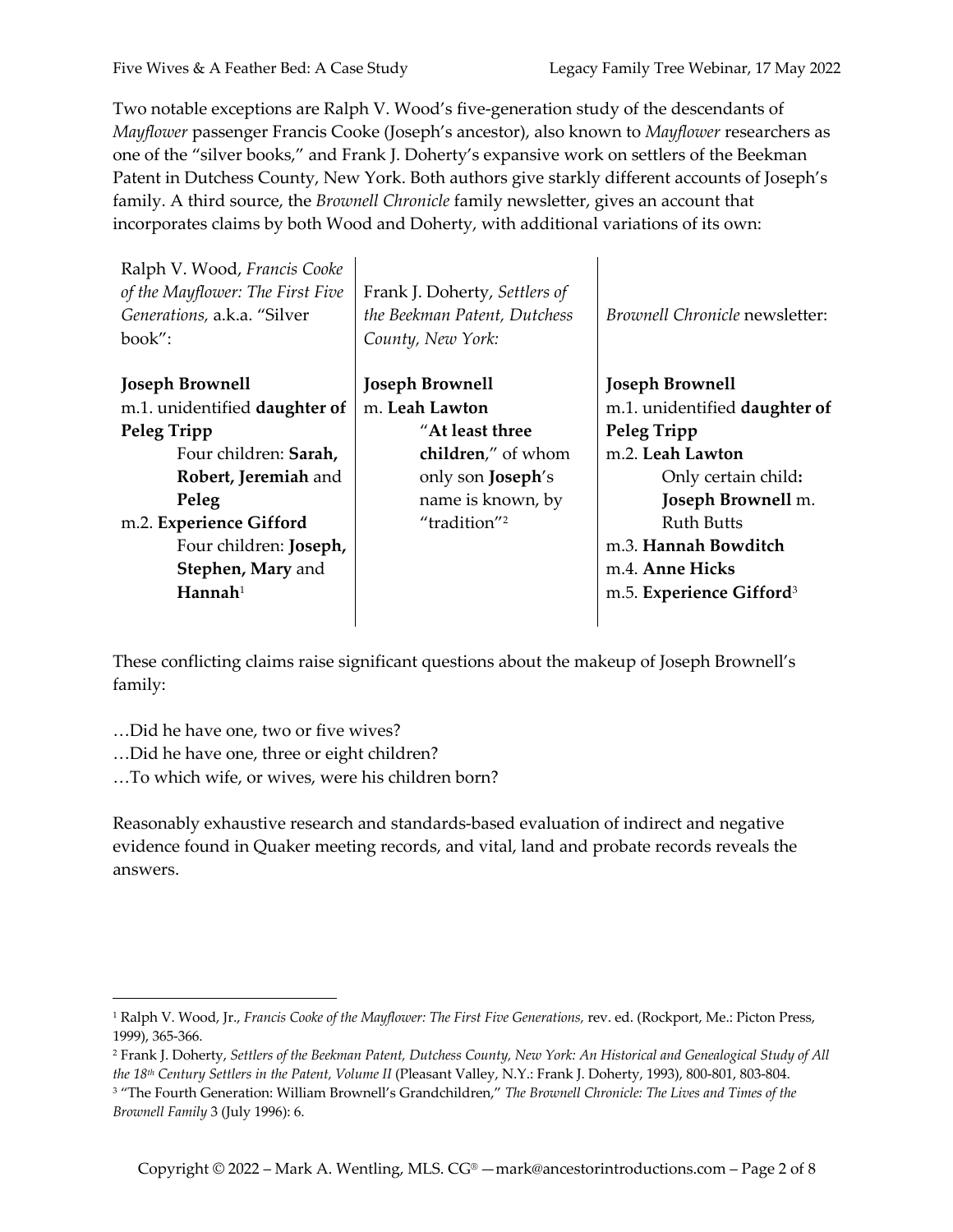## **Evidence Types Defined**

*Indirect evidence* – Information that does not directly answer a question by itself; it must be combined with other information to do so. For example, presence of a female identified as "wife" in the census record of a man's household is indirect evidence that she may also be the mother of his children; however, we would need other evidence in order to support that conclusion.

*Negative evidence* – The absence of expected information which itself suggests the answer to a question. Negative evidence must be combined with other evidence to reach a conclusion. For example, if we are seeking to know when a male was born, and we know that males over twenty-one were taxed in a given town, then the absence of his name in a tax list is negative evidence that he was born less than twenty-one years prior to creation of that list. We would need other evidence to confirm such a conclusion.

Importantly, negative evidence should not be confused with a *negative finding* or *negative search*. A negative finding or search is simply the absence of relevant information. For example, if we seek to know the name of a person's father, but their birth record does not name him, the absence of his name does not in any way suggest an answer to the question (i.e., that we should conclude the person had no father), rather, the information simply wasn't found in the record, so we need to look elsewhere.

For further discussion of evidence types, see the following:

Board for Certification of Genealogists. "Reasoning From Evidence" (Standards 37-50). *Genealogy Standards.* Second Revised Revised. Nashville, TN: Ancestry.com, 2021. Pages 23-28.

Jones, Thomas W. "Evidence" section in "Chapter 2: Fundamental Concepts." *Mastering Genealogical Proof*. Arlington, Va.: National Genealogical Society, 2013. Pages 13-16.

Mills, Elizabeth Shown. "1.14 Process Map for Evidence Analysis." *Evidence Explained: Citing History Sources from Artifacts to Cyberspace.* 3rd ed. Baltimore: Genealogical Publishing Co., 2015. Pages 23-26.

## **Understanding Quaker Records**

The Society of Friends, or Quakers, was organized in the mid-17<sup>th</sup> century in England. The first major meeting in America was held at Newport, Rhode Island, in 1661, not far from Dartmouth.4

<sup>4</sup> Richard D. Stattler, compiler, *Guide to the Records of the Religious Society of Friends (Quakers) in New England* (Providence, R.I.: Rhode Island Historical Society, 1997), 15.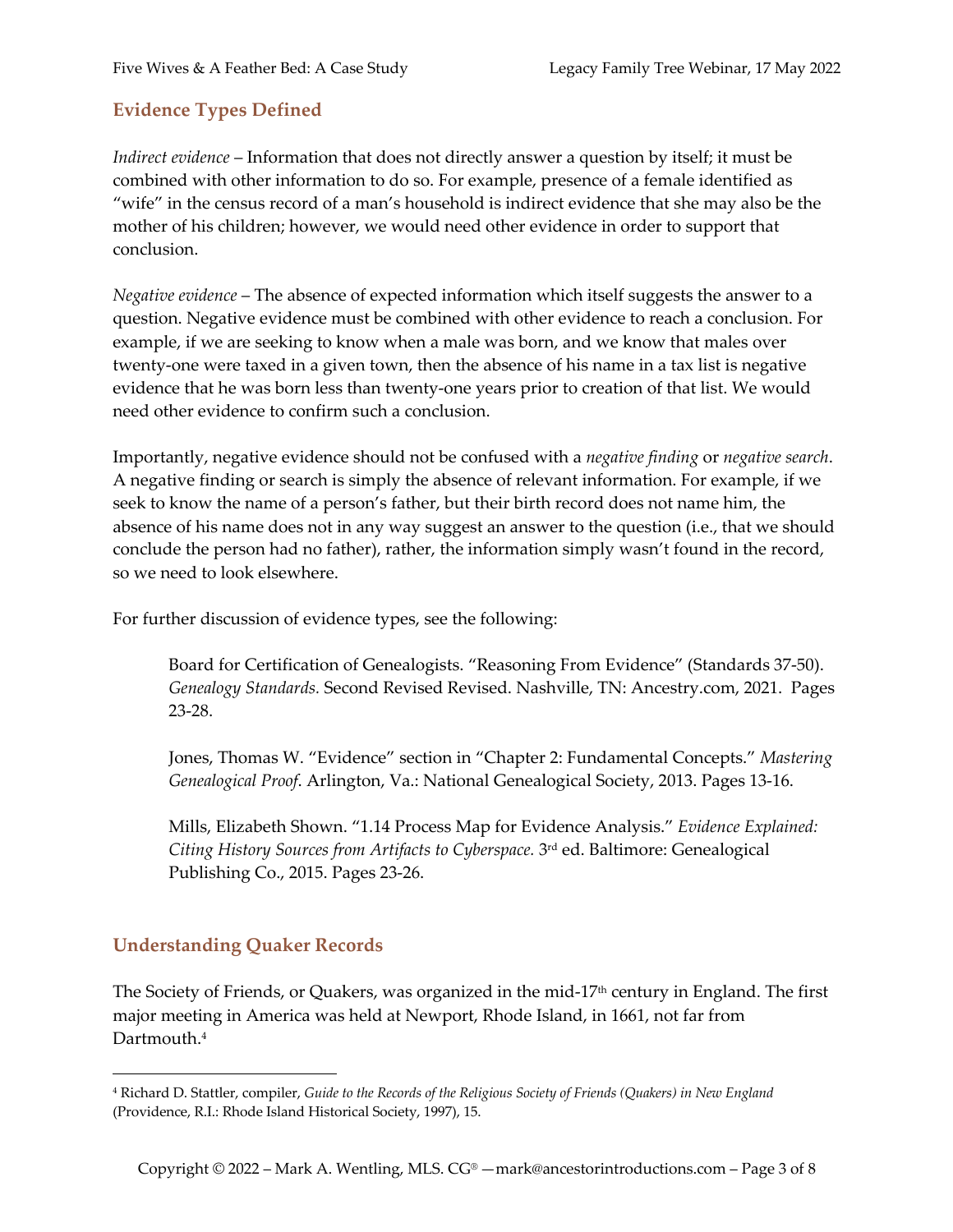#### **Meetings & Records**

The Society of Friends is organized into a hierarchy of governance, as follows:

*Yearly Meeting* – Regional meeting broadly administering the Society of Friends. Issued directives for belief and behavior which were then recorded by monthly meetings and communicated to local members. The Dartmouth Monthly Meeting, where Joseph Brownell and his family were recorded, was under direction of the New England Yearly Meeting, established about 1672.5

*Quarterly Meeting* – Business meeting addressing needs of several monthly meetings in a given area, held four times per year. Dartmouth Monthly Meeting was part of the Rhode Island Quarterly Meeting until 1788.<sup>6</sup>

*Monthly Meeting* – The main body for handling local business. Membership, vital records and discipline of members were recorded at this level, making its records the most genealogically relevant. Men and women met separately and kept separate minutes in Joseph Brownell's lifetime. The Dartmouth Monthly Meeting was established in 1699; the Acoaxet Meeting at Westport was split off from it in 1766.<sup>7</sup> Records relevant to this case study kept by the meeting include:

- Men's Meeting minutes, vols. for 1699-1727, 1727-1762, 1762-1785, 1785-1803
- Women's Meeting minutes, vols. for 1699-1782, 1782-1813
- Births, marriages & deaths, vol. for 1699-1880
- Membership, vol. for 1766-1841
- Removals, vol. for 1792-1821
- Book of Discipline

All of the above volumes are owned today by the Dartmouth Monthly Meeting. They have been digitized and transcribed by the Dartmouth Arts and Historical Society on its website at https://dartmouthhas.org/quakerproject.html. *The presenter thanks the Society for its kind permission to use images of these records in this presentation.*

*Constituent Meetings* – smaller meetings of local members for worship and to prepare business matters for the monthly meeting. Constituent meetings in the time period relevant to this case study included:

- Acoaxet Worship Group, 1699-1745
- Acoaxet Preparative Meeting, 1745-1766

<sup>5</sup> *Ibid.*, 15, 44.

<sup>6</sup> *Ibid*.

<sup>7</sup> *Ibid.*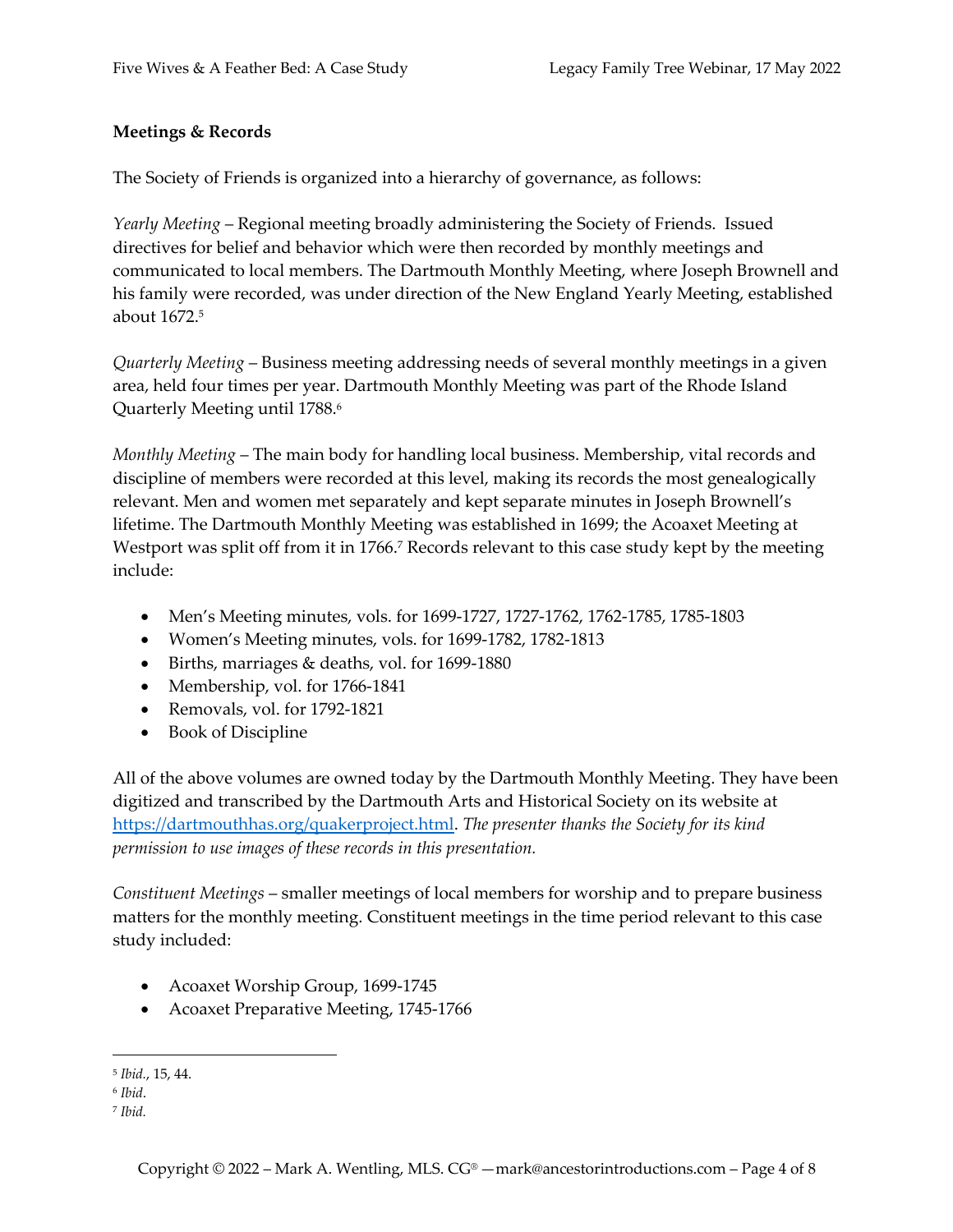- Apponegansett (a.k.a. Dartmouth) Preparative Meeting, 1708-1784 (cont. as South Preparative Meeting, 1784-1901)
- Noquechuck Worship Group, 1758-1759<sup>8</sup>

Joseph owned land in the Acoaxet area, later set off from Dartmouth as part of the Town of Westport, and probably attended the Acoaxet Worship Group.

The best explanation and finding aid for records of the New England Yearly Meeting and its subordinate meetings is Richard D. Stattler's *Guide to the Records of the Religious Society of Friends (Quakers) in New England* (Providence, R.I.: Rhode Island Historical Society, 1997). Stattler was the New England Yearly Meeting Archivist at the time of publication. Locations of specific record volumes are noted for individual meetings, though keep in mind that some locations may be out of date now. For example, the Dartmouth Monthly Meeting records were held by the Old Dartmouth Historical Society (later the New Bedford Whaling Museum) at the time of publication, but are today held by the Dartmouth Monthly Meeting itself and on loan to the Dartmouth Arts and Historical Society.

#### **Quaker Calendar**

Quakers used numbers to designate months, rather than names common in Western calendars. Furthermore, Quakers renumbered the months when British colonies adopted the Gregorian calendar we use today, which changed the start of the year from March  $25<sup>th</sup>$  to January  $1<sup>st</sup>$ :

| Month name | Julian calendar         | Gregorian calendar   |
|------------|-------------------------|----------------------|
|            | (up to 24 March 1751/2) | (aft. 25 March 1752) |
|            |                         |                      |
| January    | Eleventh                | First                |
| February   | Twelfth                 | Second               |
| March      | First                   | Third                |
| April      | Second                  | Fourth               |
| May        | Third                   | Fifth                |
| June       | Fourth                  | Sixth                |
| July       | Fifth                   | Seventh              |
| August     | Sixth                   | Eighth               |
| September  | Seventh                 | Ninth                |
| October    | Eighth                  | Tenth                |
| November   | Ninth                   | Eleventh             |
| December   | Tenth                   | Twelfth <sup>9</sup> |
|            |                         |                      |

<sup>8</sup> *Ibid.*

<sup>9</sup> Friends Historical Library, "The Quaker Calendar," *Swarthmore College*, Swarthmore, Penn.

<sup>(</sup>https://www.swarthmore.edu/friends-historical-library/quaker-calendar : accessed April 2022).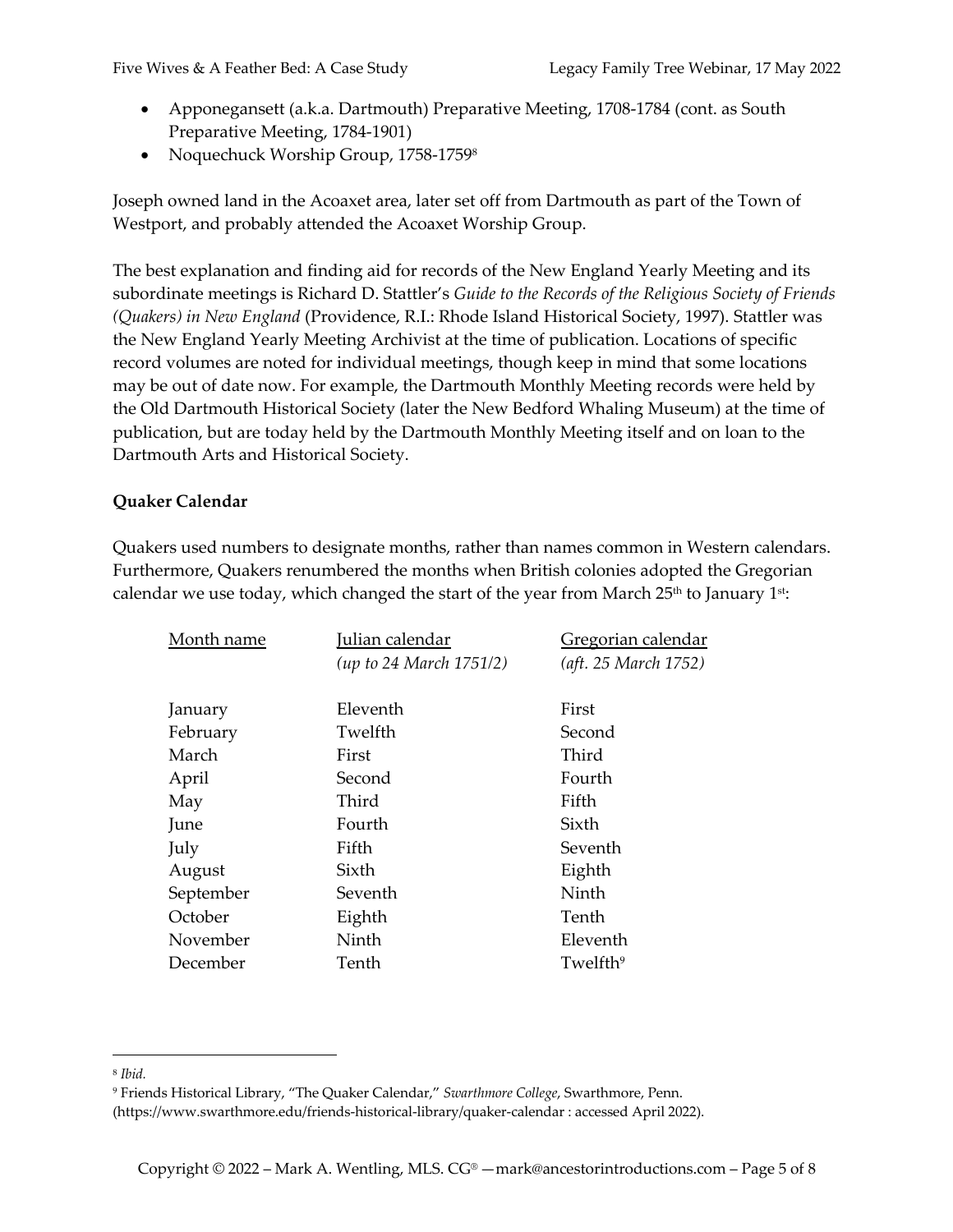Consequently, a date like 14 February 1750 might be expressed as "14<sup>th</sup> day of the 12<sup>th</sup> month 1749/50," or shorthanded as "14 12 mo 1749/50," or "14 xii 1749/50," with a Roman numeral indicating the month.

#### **Marriage Customs**

Quakers believed that marriage was an act between two people and God, and that no intermediary could solemnize a marriage. Consequently, Quakers did not marry before priests or civil authorities. Quaker marriages are therefore typically found in monthly meeting records, not in the records of other churches or in town records.

A bride and groom first declared their intentions to marry before the women's and men's meetings, respectively, at two successive monthly meetings. The meetings assigned other members to test the couple's "clearness," or mental and spiritual readiness for marriage, and to report positively or negatively to the meeting. Cleared couples were given permission to marry at the next convenient date. Each step in this process was recorded in the monthly meeting records.

At the marriage ceremony, the couple declared their commitment to one another, sealing the act. The ceremony was attended by friends and family, often dozens or more, who signed a certificate bearing witness to the marriage, which was given to the couple. The act and witness names were also recorded in the monthly meeting's marriage records. Careful recordation was essential to proving marriage for legal matters, since no civil marriage record was made.

Quakers were required by their faith to marry other Quakers; failure to do so was called "marrying out" and was cause for discipline, including disownment by the meeting.

Widows were required to settle contracts and the inheritance of any children from a previous marriage prior to remarrying.

The "Book of Discipline" used by the Dartmouth Monthly Meeting, which outlined the rules for marriage during Joseph Brownell's lifetime, is digitized by the Dartmouth Arts and Historical Society on its website at https://dartmouthhas.org/quakerproject.html

For more reading on Quaker marriage customs, see:

Brady, Marilyn Dell. "Early Quaker Families, 1650-1800." *Friends Journal.* https://www.friendsjournal.org/2009060/ : 2009.

Mays, Dorothy A. "Courtship," in *Women in Early America: Struggle, Survival, and Freedom in a New World.* Santa Barbara, Calif.: ABC-CLIO, 2004. Page 90.

Wells, Robert V. "Quaker Marriage Patterns in a Colonial Perspective." *William and Mary Quarterly* 29 (July 1972): 429.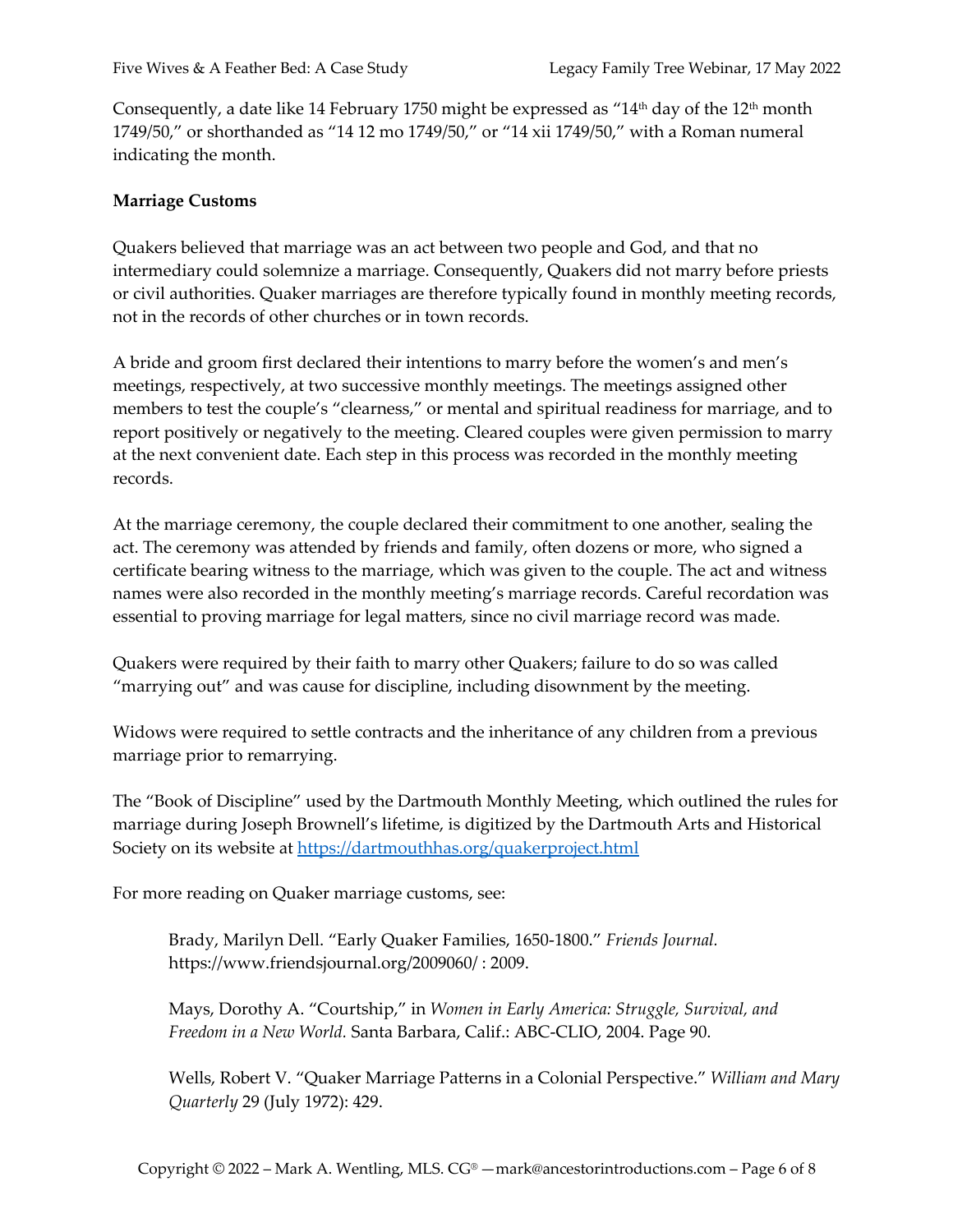#### **Understanding Bristol County, Massachusetts, Records**

Bristol County has gone through several jurisdictional changes that impact where county records for the period of this case study are found today.

Located in southeastern Massachusetts, Bristol County was created from Plymouth Colony on 2 June 1685. Its western border forms most of the eastern border of Rhode Island. The town of Bristol was the county seat until 28 May 1746 when, along with the towns of Little Compton, Tiverton, Warren, Barrington and Cumberland, it was ceded to Rhode Island. Taunton was established as the new county seat, and existing records were transferred there.10

On 1 July 1837, county governance was split into the Northern District, with seat at Taunton, and the Southern District, with seat at New Bedford. The towns of Dartmouth, Westport, Acushnet, Freetown were reassigned to the Southern District. The two districts began recording land and probate transactions separately at this time. (A third district for Fall River was established 1 January 1892, but is not relevant to this case study). The original land record books at Taunton were hand copied into a duplicate set of volumes for use at New Bedford. Today the original ledgers remain at Taunton and some are labeled "Northern District," while the duplicate copies remain at New Bedford with some labeled "Southern District." The volume and page numbers for land records in the Southern District volumes are *different* than those in the original volumes at Taunton, so when referencing a deed the location needs to be specified in the citation. Some of the index books supply references to a record in both districts' volumes. The Southern District records include marginal notes referencing the corresponding volume and page numbers in the original ledgers at Taunton for some transactions.

Bristol County deeds are digitized on *FamilySearch* at https://www.familysearch.org/search/catalog/191284

Bristol County probate records are digitized on *FamilySearch* at https://www.familysearch.org/search/catalog/189808

Vital records in the time period of this study were kept by town officials. The area of Dartmouth in which Joseph Brownell lived was set off as the Town of Westport in 1787; however, vital records before this year remained at Dartmouth. Today, the early vital records for Dartmouth are held in the town clerk's office at Dartmouth Town Hall. They are digitized on *FamilySearch* at https://www.familysearch.org/search/catalog/382023

<sup>10</sup> Richard LeBaron Bowen, *Massachusetts Records: A Handbook for Genealogists, Historians, Lawyers, and Other Researchers* (Rehoboth, Mass.: private, 1957), 22.